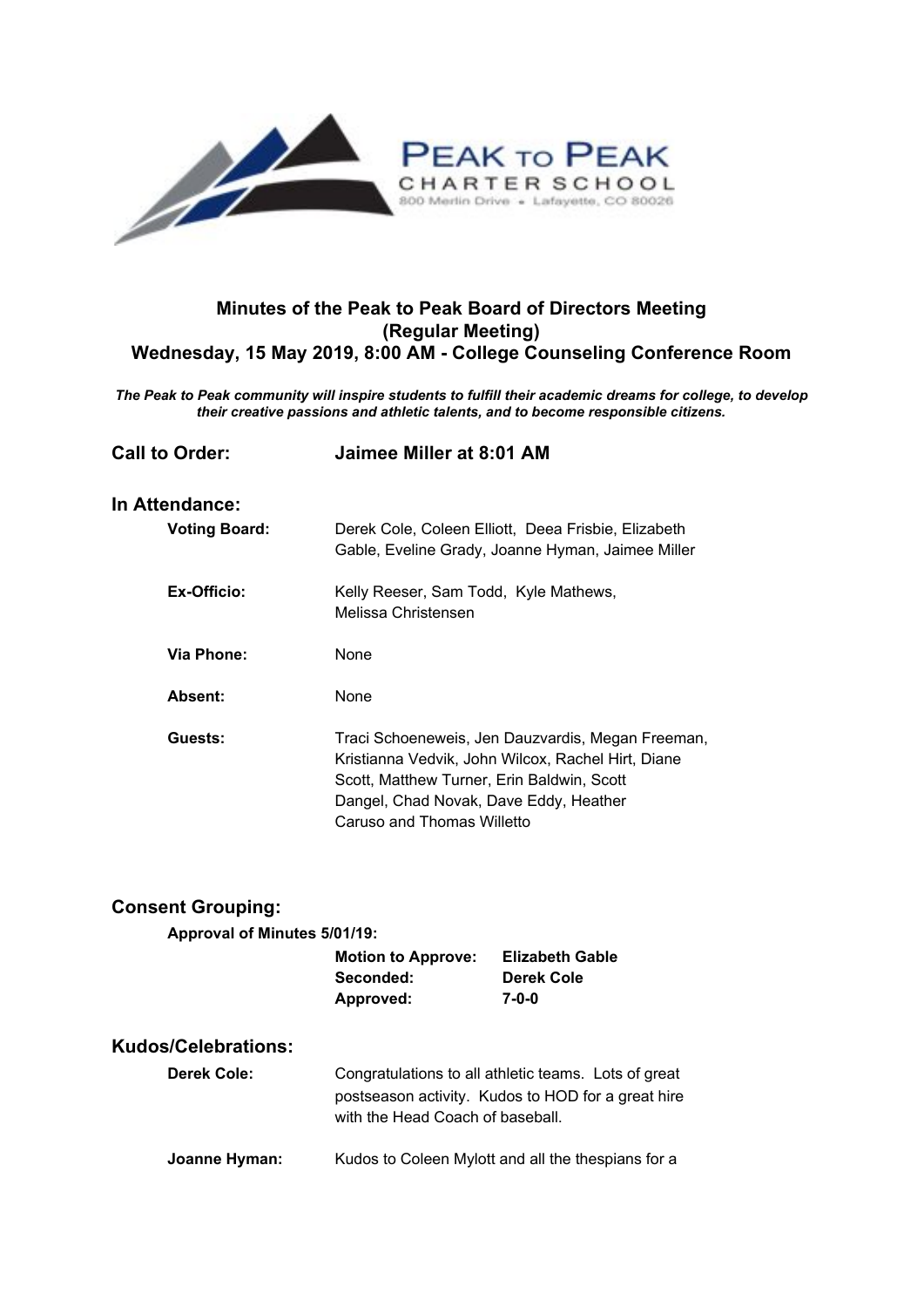|                                                                                                         | great production of "Little Shop of Horrors."<br>Kudos to Colleen Mylott, Josh Benson, and the students<br>involved in the one-act play. Very wonderful event.                                                                                        |  |  |
|---------------------------------------------------------------------------------------------------------|-------------------------------------------------------------------------------------------------------------------------------------------------------------------------------------------------------------------------------------------------------|--|--|
| <b>Eveline Grady:</b>                                                                                   | Thank you to Linda Willetto for her hard work on the<br>Staff Appreciation Lunch.                                                                                                                                                                     |  |  |
|                                                                                                         | Melissa Christensen: Thank you to Carla Flanhofer and the AP Psychology<br>students for their great collaboration and partnership<br>with Kindergarten. Great relationships established,<br>and great learning for both Kindergarten and High School. |  |  |
| <b>Kyle Mathews:</b>                                                                                    | Kudos to Cindy Guajardo who won a national yearbook<br>award. Wonderful yearbook this year.                                                                                                                                                           |  |  |
|                                                                                                         | Kudos to two creative seniors who are leaving many<br>cards around campus to be discovered by others. A<br>great legacy to leave.                                                                                                                     |  |  |
| <b>Sam Todd:</b>                                                                                        | Celebrate Dan Schaller and the Charter League for<br>Helping Charter Schools at the state level. Better<br>funding for all Charters because of their efforts.                                                                                         |  |  |
| <b>Jaimee Miller:</b>                                                                                   | Thank you to Election Committee. Joanne will be missed.                                                                                                                                                                                               |  |  |
|                                                                                                         | Thank you to HOD.                                                                                                                                                                                                                                     |  |  |
|                                                                                                         | Thank you to all who are giving extra time to support<br>Middle School.                                                                                                                                                                               |  |  |
| <b>Kelly Reeser:</b>                                                                                    | Congrats to graduating seniors and their families.                                                                                                                                                                                                    |  |  |
|                                                                                                         | Thank you to Libbi Peterson and all her efforts at the<br>Middle School.                                                                                                                                                                              |  |  |
|                                                                                                         | Congrats to incoming board members Thomas Willetto,<br>Heather Caruso and Colleen Elliott.                                                                                                                                                            |  |  |
| <b>Public Comments:</b>                                                                                 |                                                                                                                                                                                                                                                       |  |  |
| <b>Thomas Willetto:</b>                                                                                 | Thank you to Kyle Mathews and all the HS staff for their<br>efforts for Matthew Willetto and all the students.                                                                                                                                        |  |  |
|                                                                                                         | Going forward, suggest all board members attend<br>the award ceremonies, they are amazing and inspiring.                                                                                                                                              |  |  |
| <b>Treanor HL and Fransen Pittman</b><br><b>Listening Campaign Follow Up:</b><br><b>Representatives</b> |                                                                                                                                                                                                                                                       |  |  |

**Listen/Discuss: Architect Presentation on High Level Concepts.**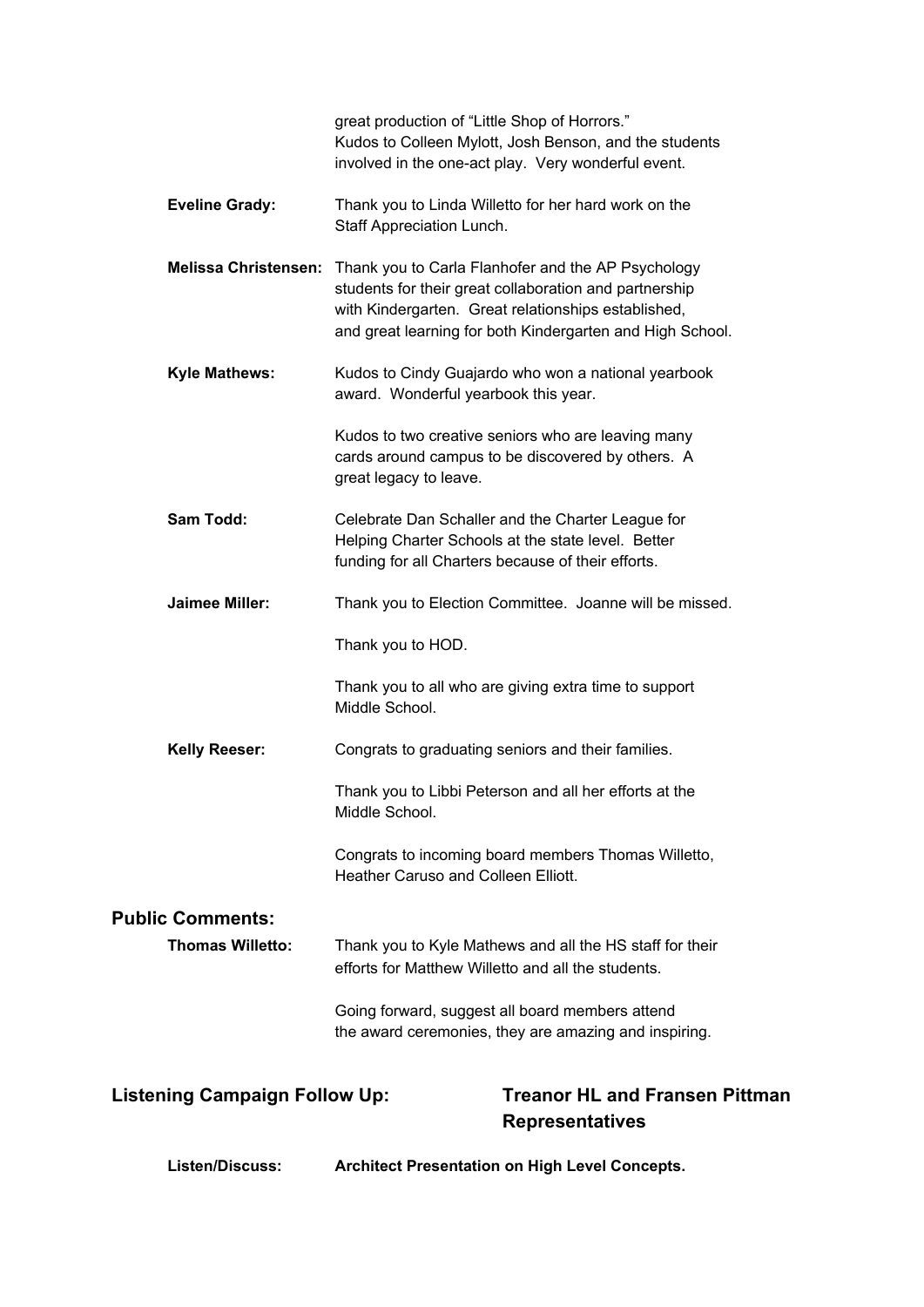Listening Campaign. Existing Site Analysis. Building Design Concepts. Concept A & D. Estimates for New Construction.

## **Break: Board will Break from 9:15AM to 9:22 AM**

| 2019-2020 Preliminary Budget<br>Vote:         |                                                     |                                          |                                                                                                             | <b>Board</b>                                                                                         |
|-----------------------------------------------|-----------------------------------------------------|------------------------------------------|-------------------------------------------------------------------------------------------------------------|------------------------------------------------------------------------------------------------------|
|                                               | <b>Motion to approve:</b><br>Seconded:<br>Approved: |                                          | <b>Jaimee Miller</b><br><b>Eveline Grady</b><br>7-0-0                                                       |                                                                                                      |
| <b>Theater Production Proposals:</b><br>Vote: |                                                     |                                          |                                                                                                             | <b>Board</b>                                                                                         |
|                                               | <b>Motion to approve:</b><br>Seconded:<br>Approved: |                                          | <b>Jaimee Miller</b><br><b>Eveline Grady</b><br>$7 - 0 - 0$                                                 |                                                                                                      |
| <b>EDE Report</b>                             |                                                     |                                          |                                                                                                             | <b>Kelly Reeser</b>                                                                                  |
| <b>Listen/Discuss:</b>                        |                                                     |                                          | Architect Meetings.<br>New Staff/Hiring.                                                                    |                                                                                                      |
|                                               |                                                     |                                          | to keep our community safe.                                                                                 | Safety. ELT is working with BVSD and<br>the Lafayette Police Department to continue                  |
|                                               |                                                     |                                          |                                                                                                             | <b>Communications Director Job Description Kelly Reeser</b>                                          |
|                                               | Listen/Discuss/Vote:                                |                                          | The job description has been rewritten<br>to be more specific to the actual duties<br>retitled as Director. | of the current job. Because there will eventually<br>be direct reports to this position, it is being |
| Vote:                                         |                                                     |                                          |                                                                                                             |                                                                                                      |
|                                               | <b>Motion to Approve:</b><br>Seconded:<br>Approved: |                                          | <b>Jaimee Miller</b><br><b>Colleen Elliott</b><br>7-0-0                                                     |                                                                                                      |
| <b>EDO Report:</b>                            |                                                     |                                          |                                                                                                             | <b>Sam Todd</b>                                                                                      |
|                                               | <b>Listen/Discuss:</b>                              | Facilities.<br>Finances.<br>Fundraising. | Human Resources.<br>External Leadership.                                                                    |                                                                                                      |
| <b>Principal Report:</b>                      |                                                     |                                          |                                                                                                             | <b>Melissa Christensen, Kyle</b>                                                                     |